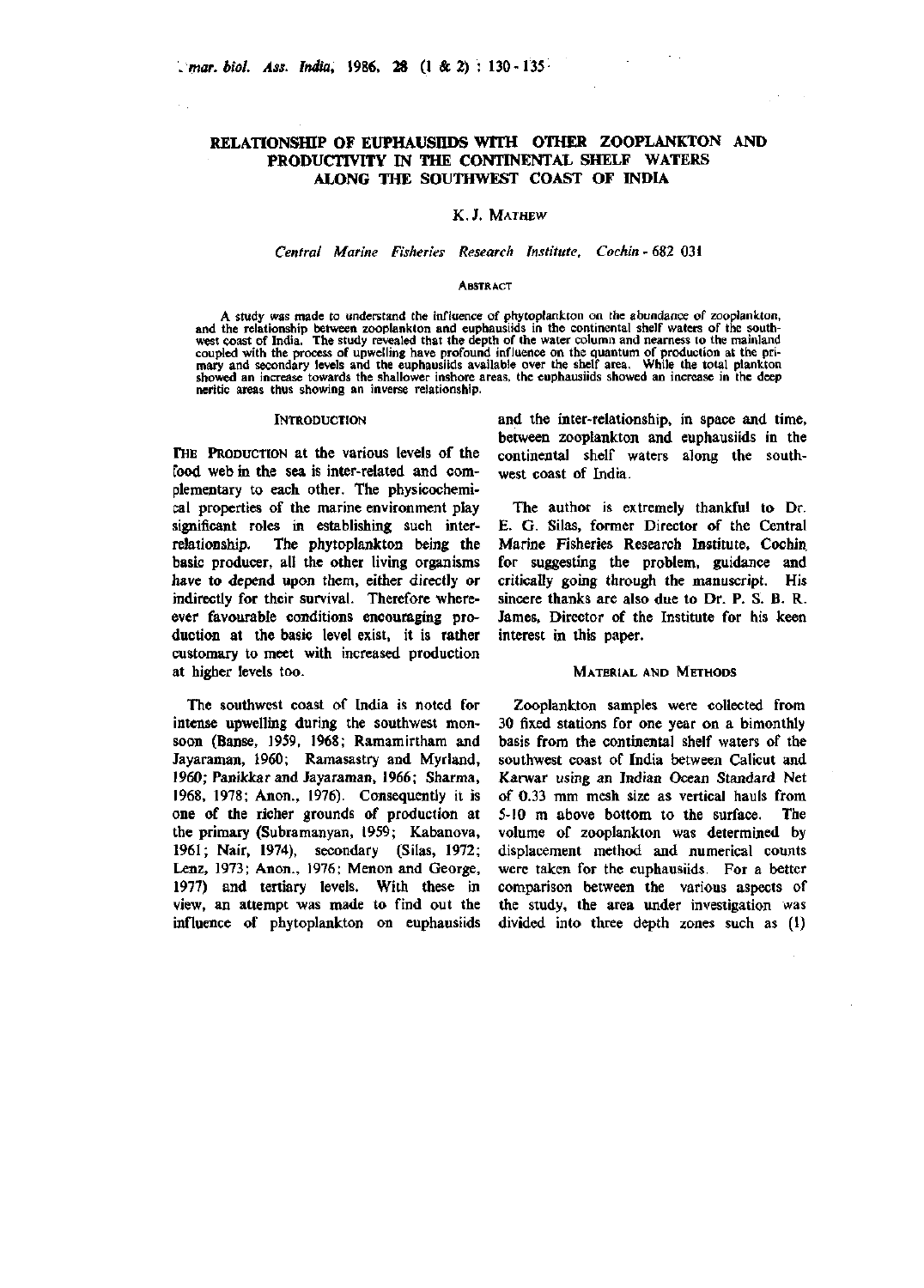shallow water area upto 25 m depth, (2) area of intermediate depth between 25 and 75 m depth and (3) deeper water area between 75 and 180 m depth. The samples falling under each depth zone were considered together for the zooplankton volumes and euphausiid numbers. These helped to find out (a) the zooplankton/euphausiid relationship in each depth zone and (b) the zooplankton/euphausiid relationship in the different months in each depth zone. For this the displacement volume of the zooplankton and the number of euphausiid obtained from the respective depth zone and the month were standardised to 1000 m' of water. The data for the phytoplankton productivity were taken from the published sources. In the first instance it is desired to examine in brief the pattern of production at the primary and secondary levels along the southwest coast of India and then compare these with the euphausiids.

# *Seasonal variations in the rate of primary production along the southwest coast of India*

In the inshore areas along the southwest coast of India, Nair (1974) obtained primary productivity values of over 2  $gC/m^2/day$ within 50 m depth during the monsoon period (Fig, 1). Just below the surface the rate per unit volume was 12 mg C/m^/hour, suggesting a constant replenishment of nutrients. The monthly mean values for the west coast of India for two years are given in Fig. 2. Kabanova (1961) observed intense production off the Malabar coast, which extended seaward for a considerable distance. The summary of values for the different depth zones given in Table 1 (Nair, 1974) indicates that the level of organic production is high towards the coast, becomes less towards the edge of the continental shelf and is least outside the shelf.

The picture of primary productivity emerging out of the foregoing discussion is that (1) the west coast of India is highly productive especially in areas of upwelling, (2) the nearshore areas are comparatively more productive than the offshore and oceanic areas and (3) the southwest monsoon and the post-monsoon months (upwelling period are more productive).



Fig. 1. Values of primary production (g C/m<sup>2</sup>/day)obtained for the water column at the respective stations along the southwest coast of' India and the Lakshadweep Sea during 1965- 1968 (after Nair, 1974).

### *Production at the secondary level along the southwest coast of India*

Silas (1972) found that the peaks production in the shelf area along the west coast was in June and October (the period of intense upwelling in this region) when 761 and 717 cc of zooplankton per  $1000 \text{ m}^3$  of water respectively was obtained. The corresponding minima wer observed in January and February (the perio<sup>e</sup>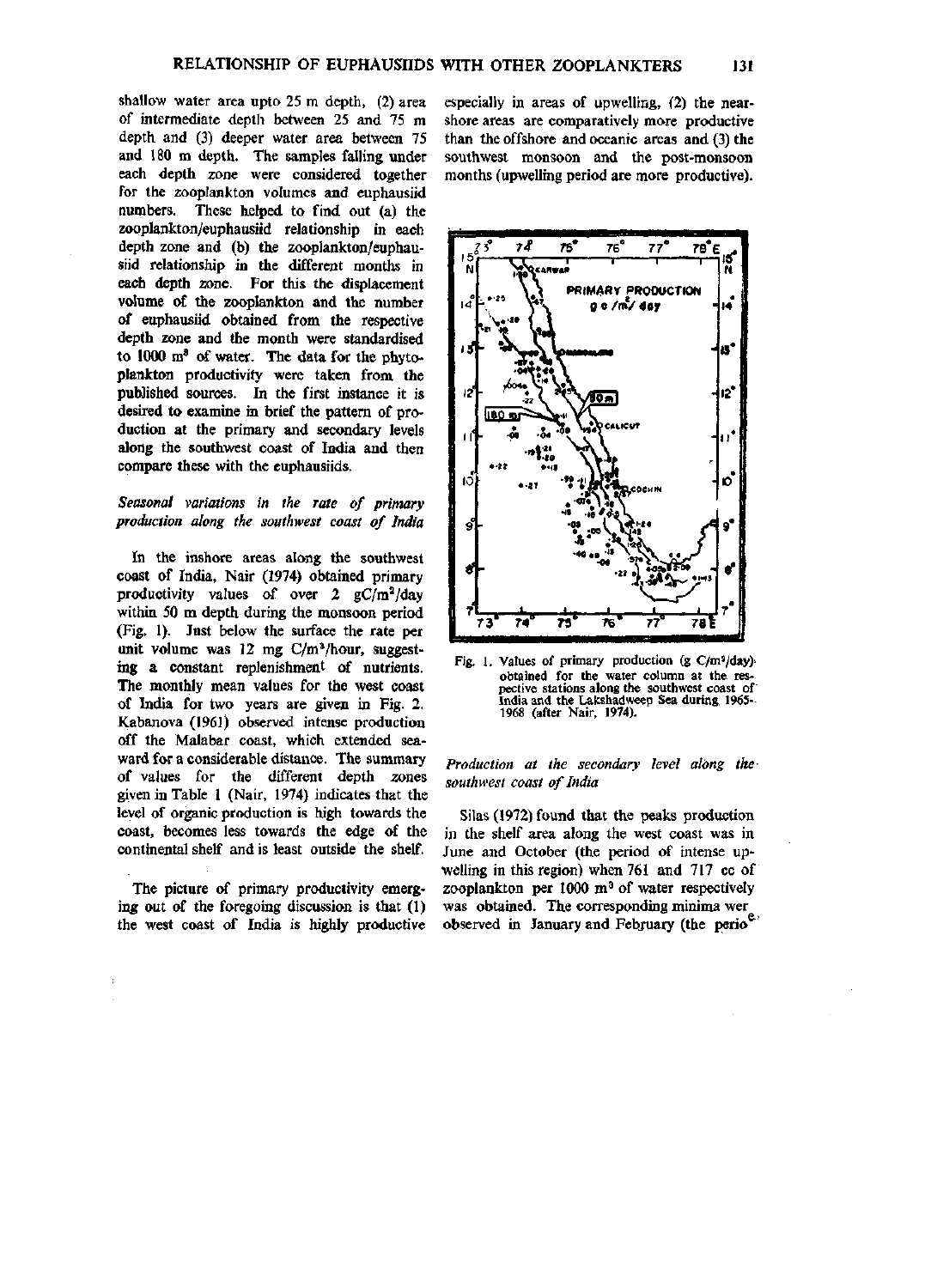of sinking) with values 231 and 253 cc per 1000 m' of water. According to Anon. (1976) and Menon and George (1977) the zooplankton biomass was low on the shelf waters from January to April. Afterwards following the upweUing during the southwest monsoon, the zooplankton biomass increased to reach a peak during July to September period. Then



Fig. 2. Seasonal variation in the values of primary production (g C/m<sup>2</sup>/day) along the west coast<br>of India, based on monthly averages (after Nair, 1974).

there was a uniform concentration of plankton slightly beyond the nearshore waters all along the coast. A secondary peak of production occurred in November. A shoreward drift of plankton could be observed during this period with a reduction in overall abundance. Plankton production and upwelling in this region was closely and directly related.

### *Zooplankton - euphausiid relationship in the study area*

During the present investigations the average rate of zooplankton production in the shelf waters between Karwar and Calicut along the southwest coast of India from December, 1966 to December, 1967 has been estimated to be 208.92 cc per 1000  $m^3$  of water. This is comparable with the highest values obtained for the Indian Ocean during the International Indian Ocean Expedition (Prasad, 1966).

Fig. 3 gives the results of the study made on the relationship between the abundance in zooplankton and euphausiids in the shelf waters during the different months under observation. The largest number of euphausiids  $(5,250.33/1000 \text{ m}^3)$  of water) was obtained in October which was the month of least abundance of zooplankton (159.49 cc/1000 m\* of water). Similarly when only 160 euphausiids per 1000 m<sup>3</sup> of water were obtained in June, a rather high value of 252.40 cc of zooplankton was obtained. In the other months also a somewhat similar trend in the abundance of plankton and euphausiids was observed.

A consideration of the depth-wise abundance of zooplankton for the entire period of investigation showed that in the shallow water area the quantity of plankton per 1000 m' of water was 350 cc while it was 272.27 cc in the intermediate depth zone and only 123.45 cc in the deep neritic zone. In the earlier discussion on the variations in the rate of productivity at the primary level in accordance with the different bathymetric zones, a similar trend was found operating, being more in the shallower nearshore areas and less in the off shore and oceanic areas (Table 1). At the same time from a mere 83 euphausiids per 1000 m\* of water in the shallow waters, it rose to 1,569 in the intermediate depth zone tp reach the maximum of 2,542 specimens in the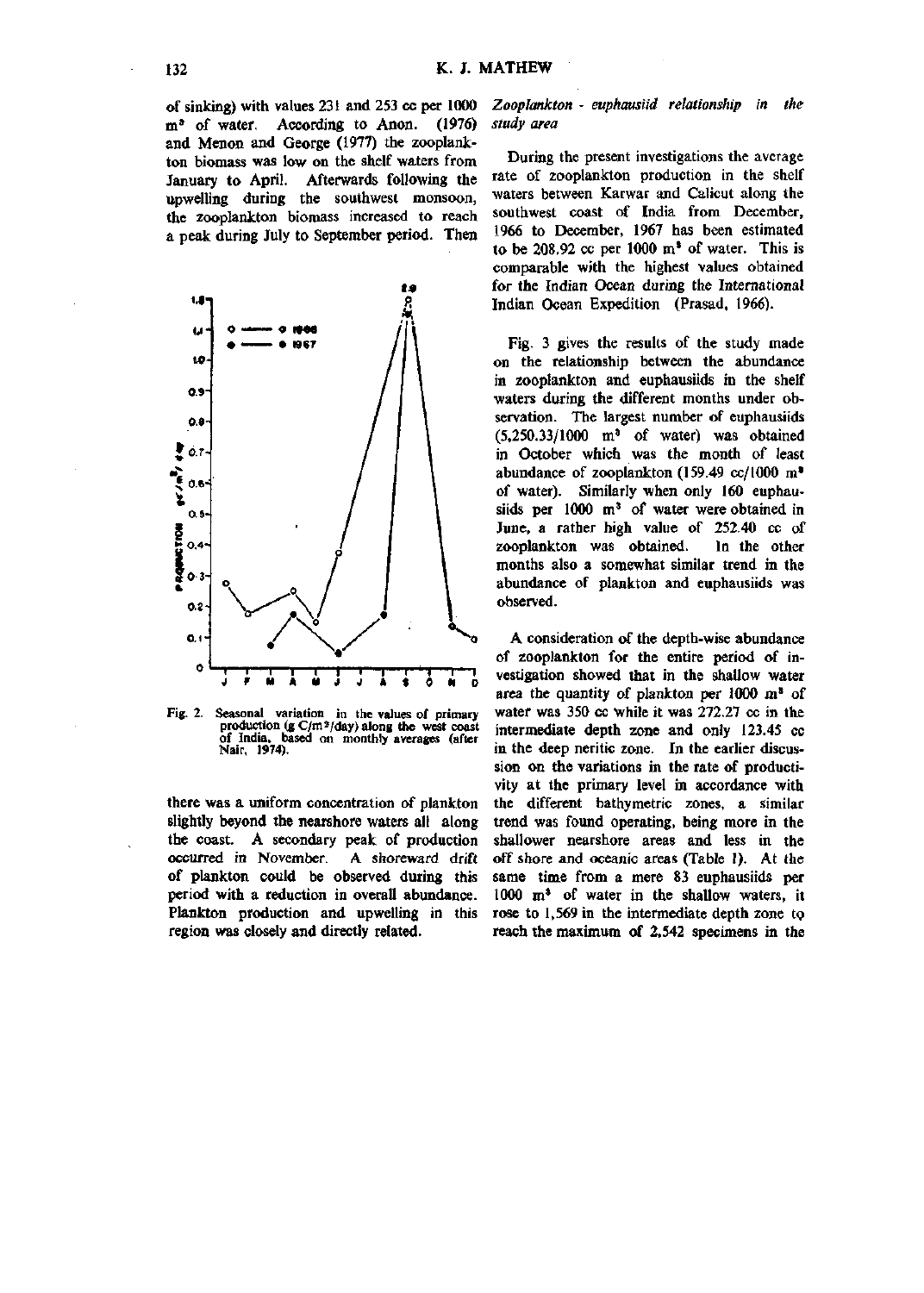found to exist in the continental shelf area between plankton and euphausiids.

| <b>TABLE 1. Summary of primary production values along</b><br>the west coast of India for the different depth<br>zones in g $C/m^2$ /day and g $C/m^2$ /year (after<br>Nair. 1974) |
|------------------------------------------------------------------------------------------------------------------------------------------------------------------------------------|
|                                                                                                                                                                                    |

| Depth zones         | Total | Average | Annual |  |
|---------------------|-------|---------|--------|--|
| Upto $50 \text{ m}$ | 28.47 | 1.24    | 453    |  |
| $50-200$ m          | 10.91 | 0.47    | 172    |  |
| Above 200 m         | 7.21  | 0.18    | 66     |  |
|                     |       |         |        |  |

Some attempts were made to understand the plankton-euphaasiid relationship in the different months, again considered on the basis *oS* distance from shore or increasing depth (Table 2).

deeper zone. Thus an inverse relationship was to October, some euphausiids were present {Table 2).

> In the intermediate depth zone, in each of the months under consideration the quantum of plankton present was comparatively less than in the shallower areas. On the other hand there was a drastic increase with regard to the euphausiid abundance. The periods of peak abundance of euphausiids in this depth zone were August and October (3,262 and 4,672 respectively per 1000 m' of water). When compared to the shallow water areas there was a change in the trend of plankton abundance in different months in the intermediate depth zone. The minimum quantity was recorded in February and the maximum in June from where onwards the quantity declined again until October (Table 2). Thus

TABLE 2. *Depth-wise abundance of zooplankton (in cc) and euphausiids (in Nos.) in the continental shelf waters (estimated for* 1000 m» o/ *water)* 

| Months               | Depth zones (m)<br>76-180<br>26-75<br>Upto 25 |     |                         |                    |             |                    |
|----------------------|-----------------------------------------------|-----|-------------------------|--------------------|-------------|--------------------|
|                      | Zooplankton                                   |     | Euphausiids Zooplankton | <b>Euphausiids</b> | Zooplankton | <b>Euphausiids</b> |
| December, 1966       | 388.00                                        |     | 298.07                  | 866                | 165.32      | 605                |
| February, 1967       | 201.92                                        | ÷   | 182.53                  | 972                | 111.47      | 2,319              |
| April, 1967          | 352.00                                        | -   | 329.08                  | 123                | 185.93      | 987                |
| June, 1967           | 140.00                                        |     | 365.53                  | 89                 | 152.80      | 236.               |
| <b>August</b> , 1967 | 426.87                                        | 299 | 280.17                  | 3,262              | 166.55      | 5,728;             |
| October, 1967        | 376.67                                        | 200 | 214.46                  | 4,672              | 73.92       | 6,027              |
| December, 1967       | 420.00                                        | -   | 315.14                  | 592                | 80.51       | 1,159              |

pattern in the different months and the quantity in the intermediate depth zone the plankton In August. As far as euphausiids were concerned, in the area under investigation where

 $\sim$   $\pm$ 

In the shallow water areas the trend in while in the shallow water area, the months, secondary production showed an irregular of upwelling seemed to be highly productive, ranged between 140.00 cc in June and 426.87 cc production was relatively poor. However, intense upwelling was noticed from August was not as pronounced as in the shallow areas. the seasonal fluctuations in the rate of secondary production in the intermediate zone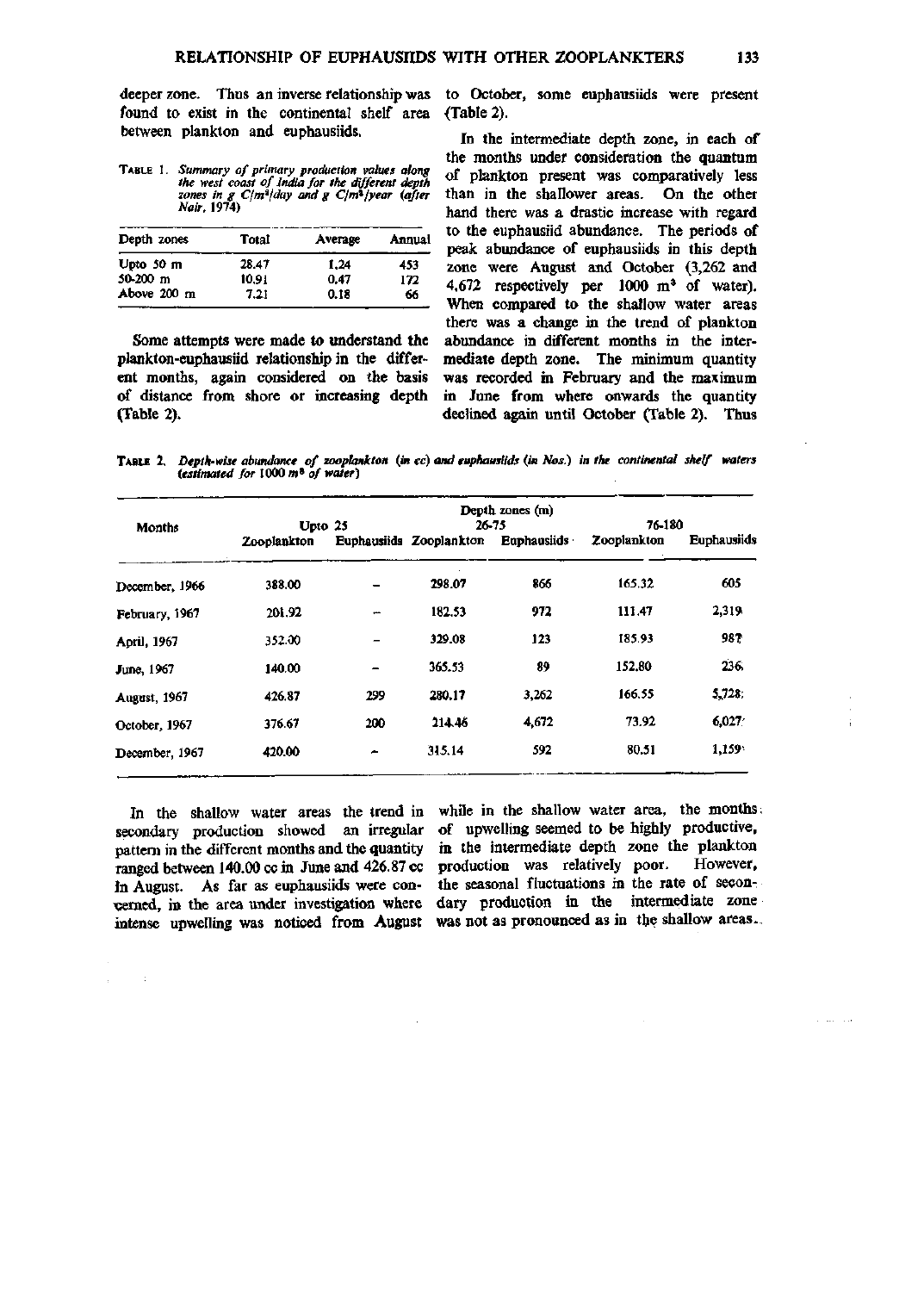In the third depth zone, the zone of deeper neritic waters, it was found that the rate of secondary production was low when compared to the other two zones and never showed any substantial fluctuations through various months except in October and December, 1967

1000 m<sup>3</sup> of water) and it was almost equally abundant in August also. The least number found was in June Table 2).

In summing up the discussions made above it may be stated that in all the months the



Fig. 3. Zooplankton - Euphausiid relationship in the continental shelf area of the southwest coast of India during the various months of observation.

(Table 2). The quantum of production ranged between 73.92 cc per  $1000 \text{ m}^3$  of water in October and 185.93 cc per 1000 m' of water in April. The abundance of euphausiids showed great fluctuations. Its population in this depth zone was maximum in October, (6,027/

quantity of euphausiids was more in the deep neritic zone, moderate in the intermediate depth zone and least in the shallow inshore areas. The only exception to this general finding was December, 1966 in which there was only 604,62 euphausiids per 1000 m' of water